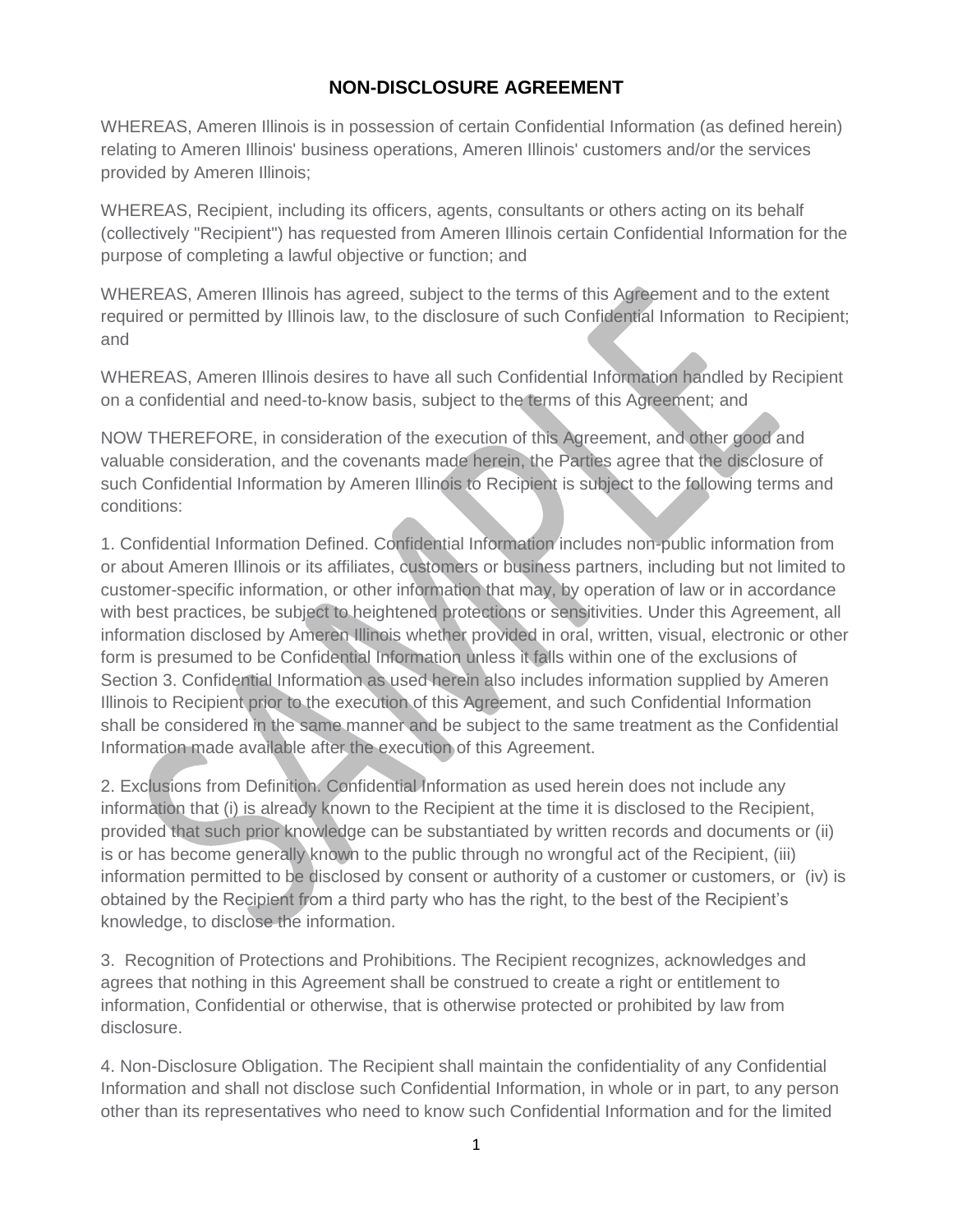purposes for which such Confidential Information is needed. Representatives shall be informed by the Recipient of the confidential nature of the Confidential Information and shall be directed by the Recipient to treat the Confidential Information confidentially, except with the prior written consent of Ameren Illinois or as otherwise permitted hereunder. Each Recipient agrees to be responsible for any breach of this Agreement by its representative.

5. Compliance with Legal Process. In the event that the Recipient is legally requested or required (by oral questions, interrogatories, requests for information or documents, subpoena, civil investigative demand or similar process or; in the opinion of counsel for the Recipient, by federal or state securities or other statutes, regulations or laws) to disclose any Confidential Information, the Recipient shall promptly notify Ameren Illinois, in writing, of such request or requirement prior to disclosure so that Ameren Illinois may seek an appropriate protective order and/or waive compliance with the terms of this Agreement.

6. Ownership; Return of Information. All Confidential Information (including tangible copies and computerized or electronic versions thereof) shall remain the property of Ameren Illinois. Within ten (10) days following the receipt of a written request referencing this Agreement and this paragraph from Ameren Illinois to the Recipient, hereunder, the Recipient shall deliver to the Ameren Illinois all tangible materials containing or embodying the Confidential Information received from the disclosing Party. That portion of the Confidential Information which has been incorporated into analyses, compilation, comparisons, studies or other documents prepared by the Recipient or its Representatives shall be held by the Recipient and kept confidential as provided above or shall be destroyed.

7. Remedies for Breach. Each of the Parties understands and agrees that money damages would not be a sufficient remedy for any breach of this Agreement and that Ameren Illinois may seek recourse in the form of injunctive or other equitable relief to remedy or forestall any breach or threatened breach involving a violation of this Agreement, including but not limited to the marketing of goods and services beyond authorized municipal aggregation activities. Such remedy shall not be deemed to be the exclusive remedy for any breach of this Agreement but shall be in addition to all other rights and remedies available at law or in equity.

8. Responsibility for Damages to Third Parties; Litigation Costs. Ameren Illinois shall not be responsible for damages awarded due to the improper disclosure of consumer information that is adjudicated to have been caused by the Recipient's negligence or intentional conduct. By virtue of this Agreement, the Recipient assumes no liability for the improper disclosure of customer information by Ameren Illinois to parties unrelated to the Recipient or its representatives. In the event that Ameren Illinois is a named party in a lawsuit related to the improper disclosure of customer information by the Recipient or its representatives, Recipient will reimburse Ameren Illinois for its costs and expenses (including, without limitation, damages awarded) incurred in connection with such litigation. In the event Ameren Illinois is adjudicated to have any comparative fault, Ameren Illinois shall be responsible only for its respective share of ordered and apportioned damages. Nothing herein waives Recipient's immunities under the Illinois Governmental Tort Immunity Act or Illinois Common Law.

9. No Further Obligations. Ameren Illinois makes no representations or warranties, express or implied, with respect to the Confidential Information, including but not limited to the accuracy or completeness of the Confidential Information disclosed hereunder. Further, the Parties agree that